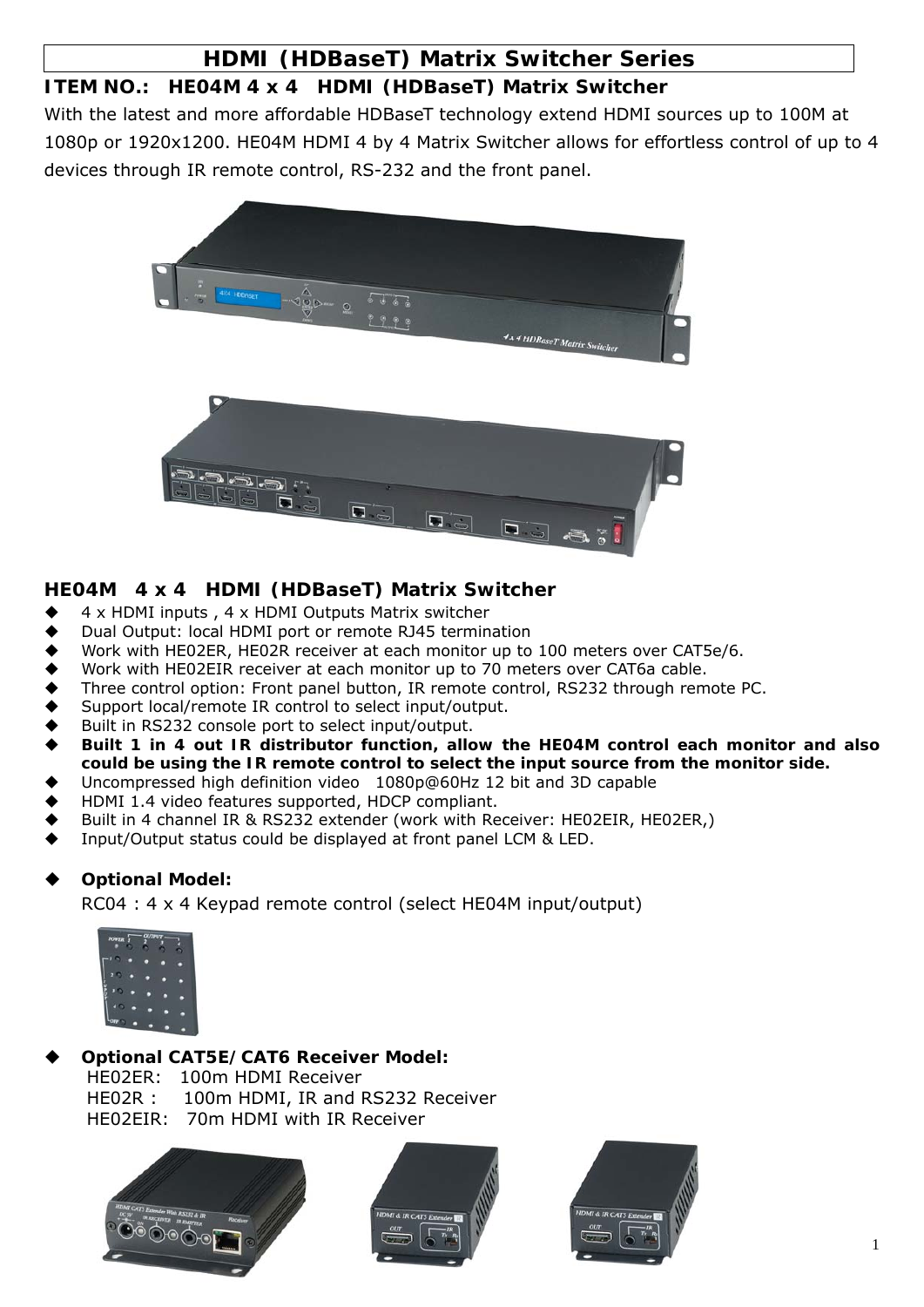## **HE04M Panel View:**



## **HE04M Connection View:**



**\* Under dual Output connection: local HDMI port or remote RJ45 termination Once you link both HDMI & HDBaseT connection, the output will be effected HDMI port only. For HDBaseT output must disconnection HDMI link.**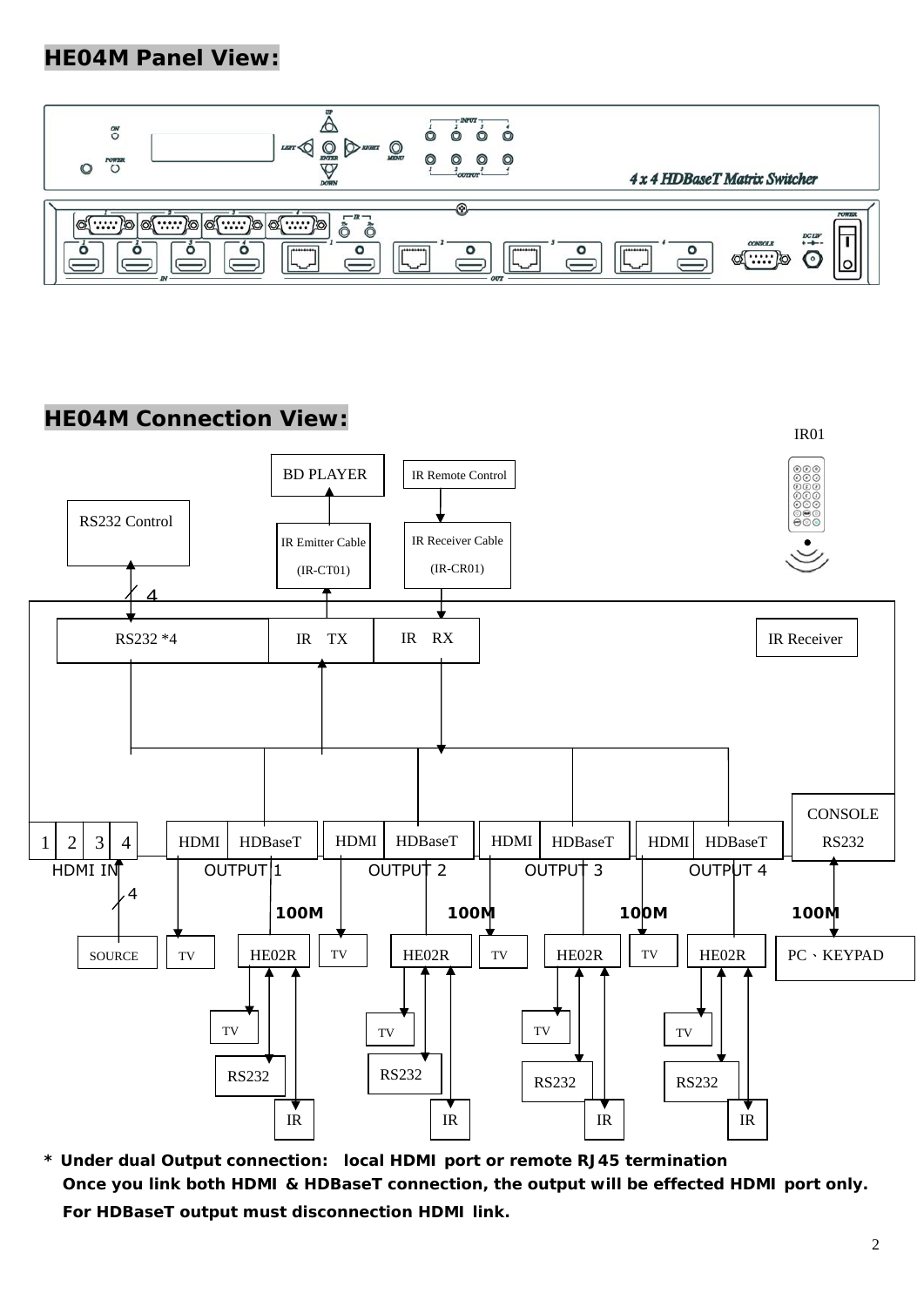| <b>Back Panel Switch:</b>    |             |                           |
|------------------------------|-------------|---------------------------|
| <b>POWER</b>                 | LED on      | Power on                  |
|                              | LED off     | Power off                 |
| <b>Front LED Indication:</b> |             |                           |
| <b>ON</b>                    | <b>BLUE</b> | Power on                  |
|                              | <b>RED</b>  | Standby                   |
|                              | LED off     | Power Off                 |
| INPUT 1, 2, 3, 4             | <b>BLUE</b> | Input Indication          |
|                              | LED off     | SOURCE no signal          |
| OUTPUT 1, 2, 3, 4            | <b>BLUE</b> | HDMI output indications   |
|                              | <b>RED</b>  | HDBaseT output indication |
|                              | LED off     | Output unlink             |
| --                           | .           |                           |

**Standby mode: The IR Remote only could control POWER on/off.** 

#### **Front Button Function:**

| Power        | Power on/standby   |
|--------------|--------------------|
| UP           | up                 |
| <b>DOWN</b>  | down               |
| <b>LEFT</b>  | left               |
| <b>RIGHT</b> | right              |
| <b>ENTER</b> | select confirm key |
| <b>MENU</b>  | back to main menu  |

\*When the sub-menu setting changed, press the ENTER key to complete the setting. If no press ENTER key, then the setting will be failed.

## **LCM Panel Function:**

#### **4X4 HDMI MATRIX: Power on Main Screen**

\* When the power on the main screen appears, press the MENU key to enter the main menu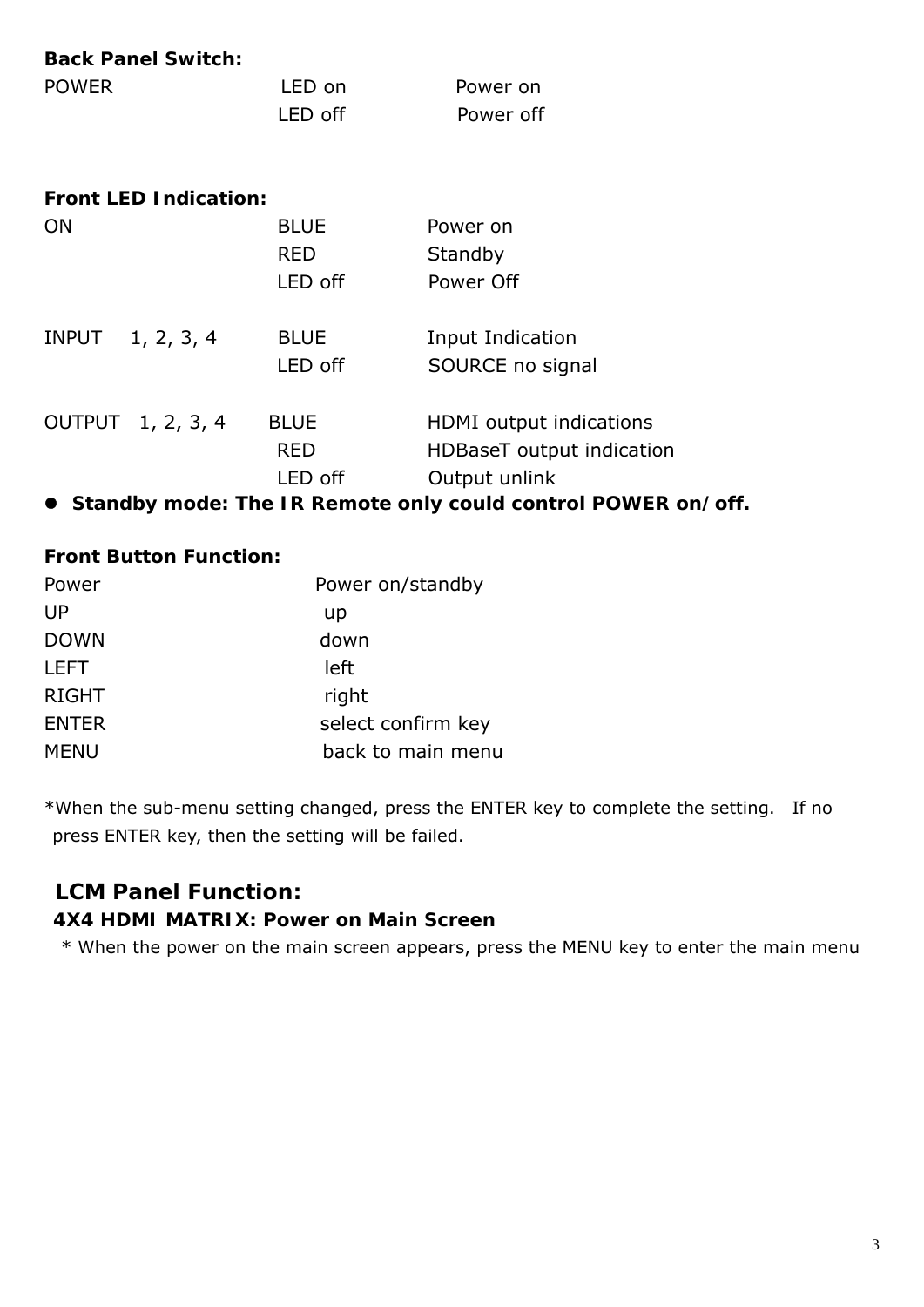## **Main MENU Option:**

| * | <b>SWITCH SETTING</b> |
|---|-----------------------|
|   | RS232 SETTING         |
|   | IR TX SETTING         |
|   | <b>IR RX SETTING</b>  |
|   | HDBaseT IR ID         |
|   | MATRIX IR ID          |
|   | FDID                  |
|   | FIRMWARF VFR.         |
|   | <b>KEYLOCK</b>        |

### **Operation:**

- Press UP or DOWN key to move  $*$  to select an item for setting and press ENTER key into subpage.
- When the selected sub-page setting is completed, press the MENU button to return to the main page

## **LCM Main MENU Function Operation: SWITCH SETTING**:**(Default: 1 2 3 4)**

| <b>OUTPUT 1 2 3 4</b> |  |  |  |
|-----------------------|--|--|--|
| <b>INPUT 1 2 3 4</b>  |  |  |  |

This function is used to switch the input/output port, enter the SWITCH SETTING menu. To press the ENTER key, then the LCM second line INPUT 1 will flash, to press UP or Down button to select the input port, to press LEFT or RIGHT button to select the modified output, after that press ENTER to confirm setting.

At HDBaseT port could use IR01 remote control to do a quick input selection

 $\mathbb{Z}_{\sim}$  represent select HDMI input ports 1~4. Press  $\bullet$  or  $\bullet$  turn off the video output.

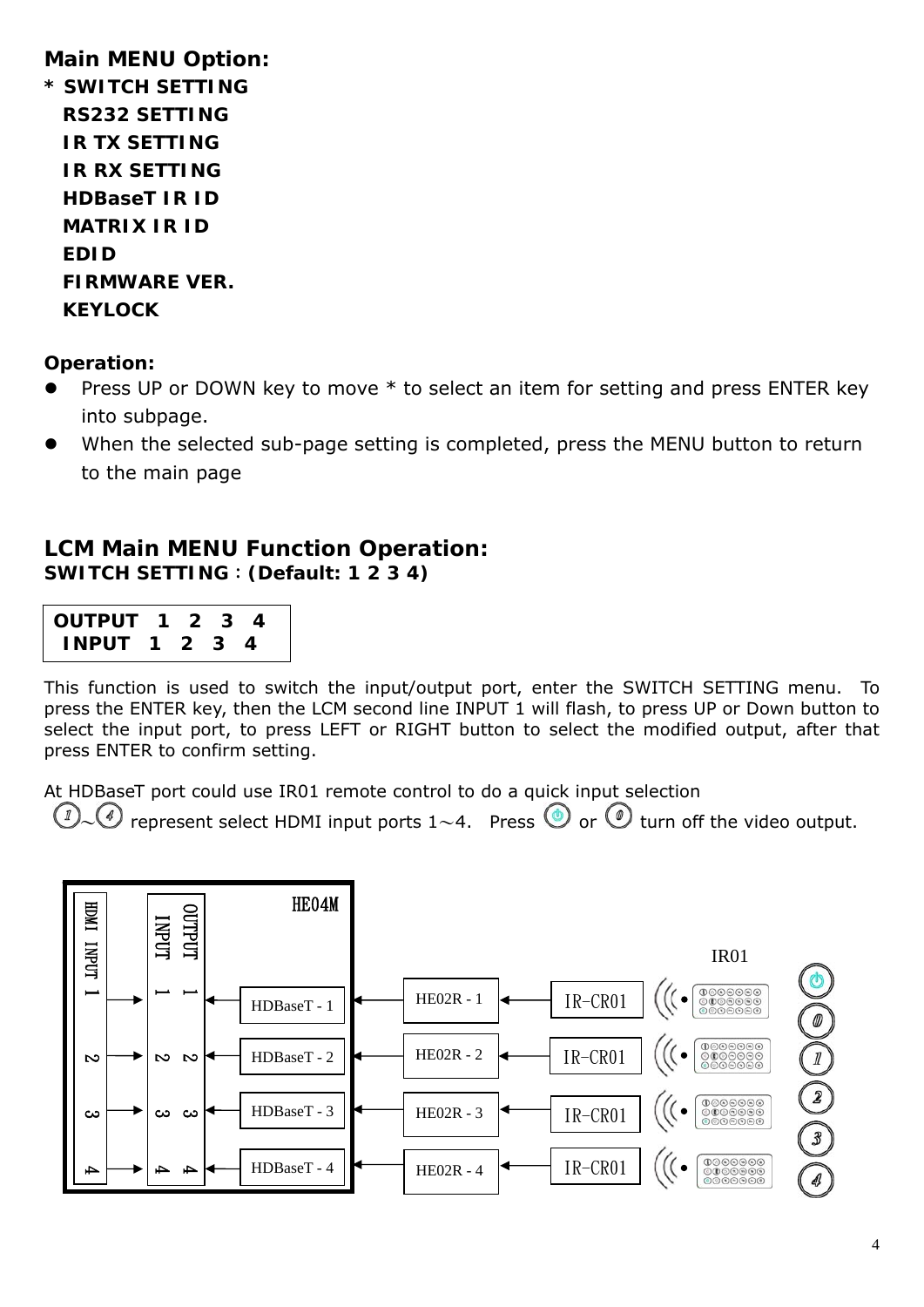## **RS-232 SETTING**:**(Default: FIX MODE)**

HDBaseT RS-232 extender function with two mode, enter RS-232 SETTING MENU, press ENTER, the \* will flash, then press UP or DOWN button to select FIX MODE or MATRIX MODE, press ENTER key to confirm setting.

FIX MODE is one to one transmission, RS-232 port 1 only work with HDBaseT port 1, RS-232 port 2 only work with HDBaseT port 2, and so on…

| $\ast$ | FIX    | <b>MODE</b> |  |
|--------|--------|-------------|--|
|        | MATRIX | <b>MODE</b> |  |



 RS-232 MATRIX MODE based on SWITCH SETTING to do RS-232 transmission, RS-232 port 1 work with HDMI input  $1 \cdot RS-232$  port 2 work with HDMI 2 and so on…





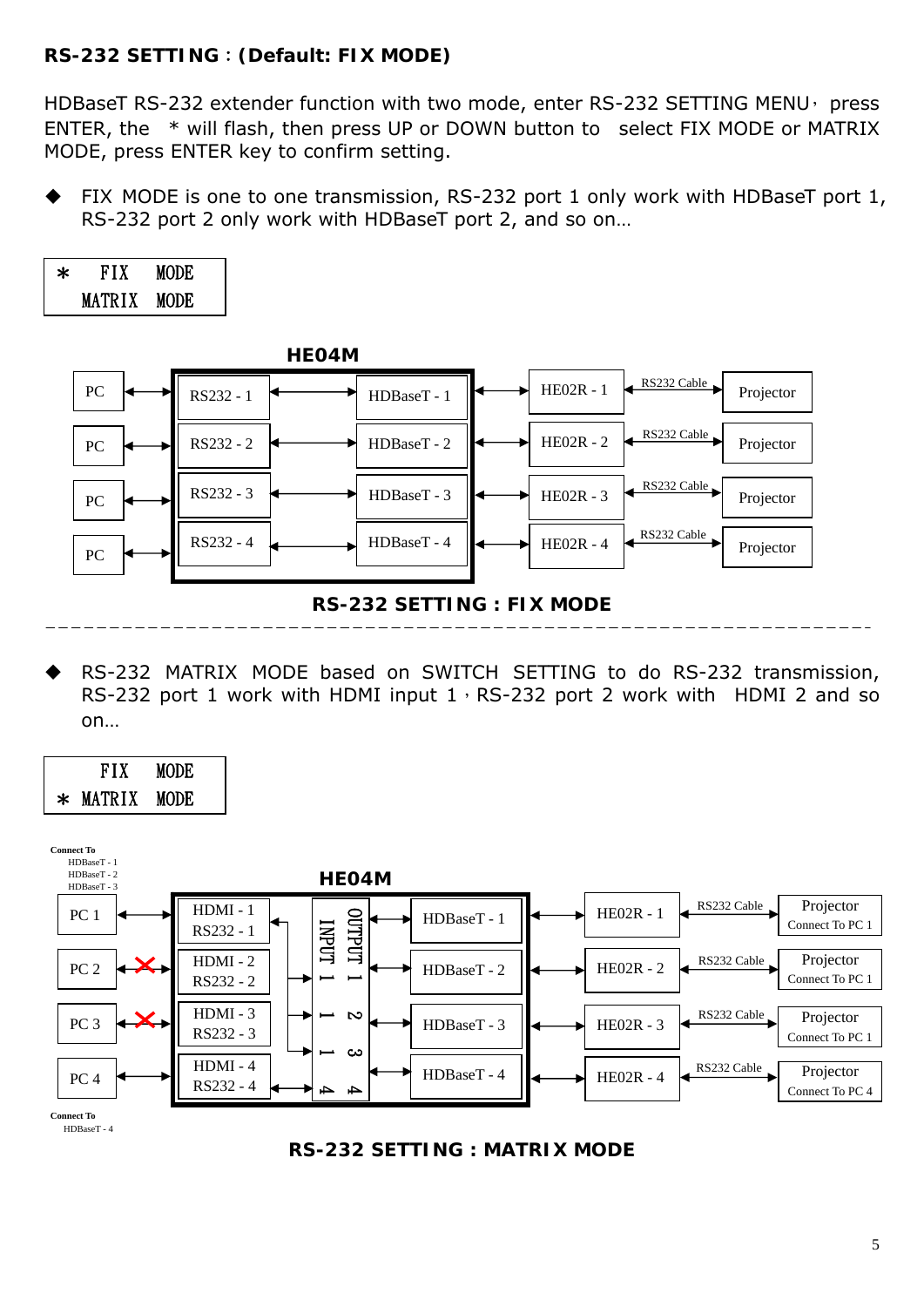## **IR TX SETTING : (Default IR TX: O O O O)**

This function could setup the IR signal whether from MATRIX sent to HDBaseT port. To control remote device, setting O is on, X is off.

After entering IR TX SETTING menu, press ENTER, then LCM second line of text will flash, to press UP or DOWN button to select O or X, press ENTER to confirm setting.

| HDBaseT      |   | <u>י</u> | 3 |  |
|--------------|---|----------|---|--|
| TX.<br>1 K . | 0 | X.       | 0 |  |
|              |   |          |   |  |

**O : on X : off** 

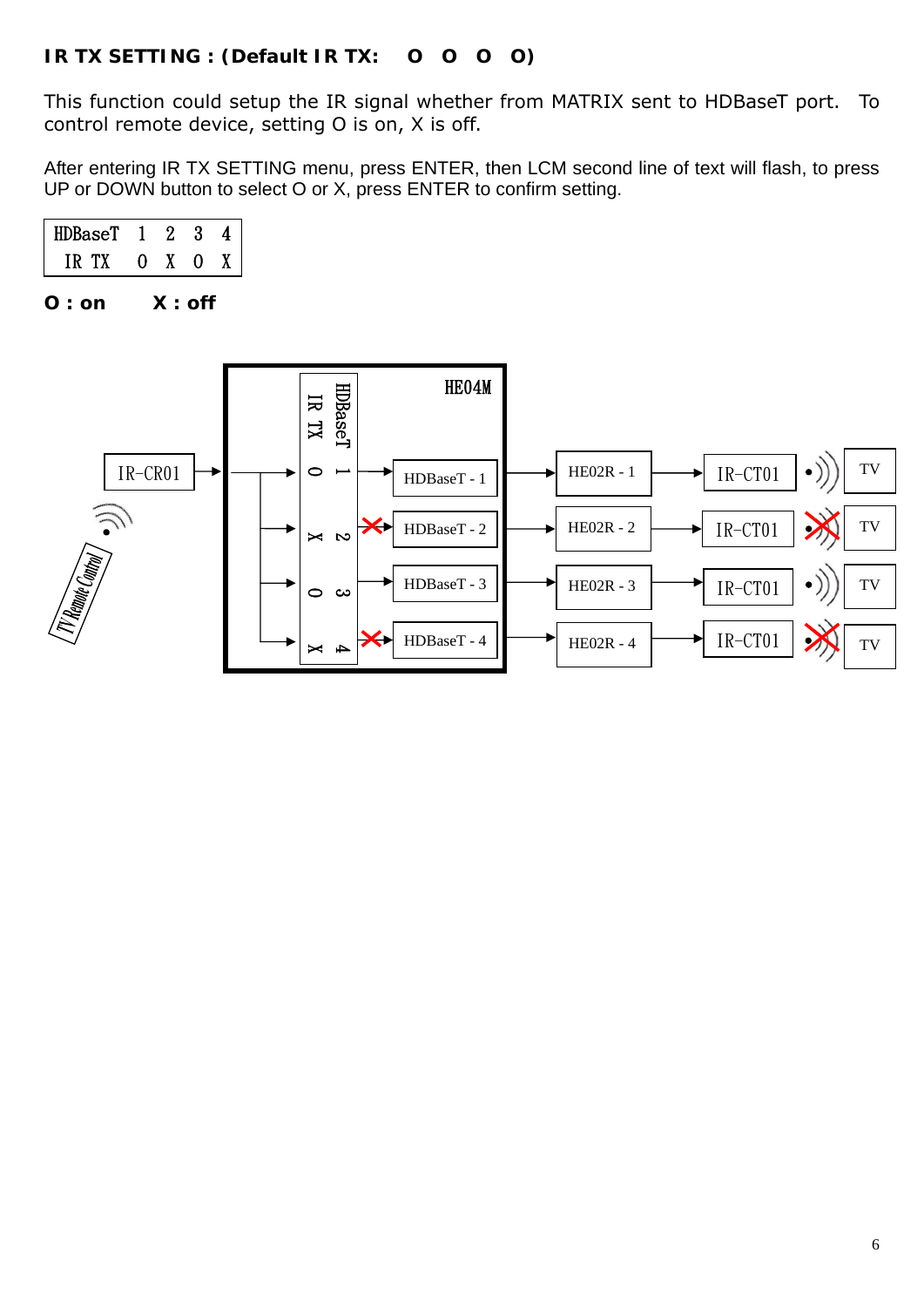## **IR RX SETTING**:**(Default IR RX: O O O O)**

This function could setup the IR signal whether from HDBaseT sent to MATRIX to control local device, O is on, X is off.

After entering IR RX SETTING menu, press ENTER, then LCM second line of text will flash, to press UP or DOWN button to select O or X, press ENTER to confirm setting.



**O : on X : off** 

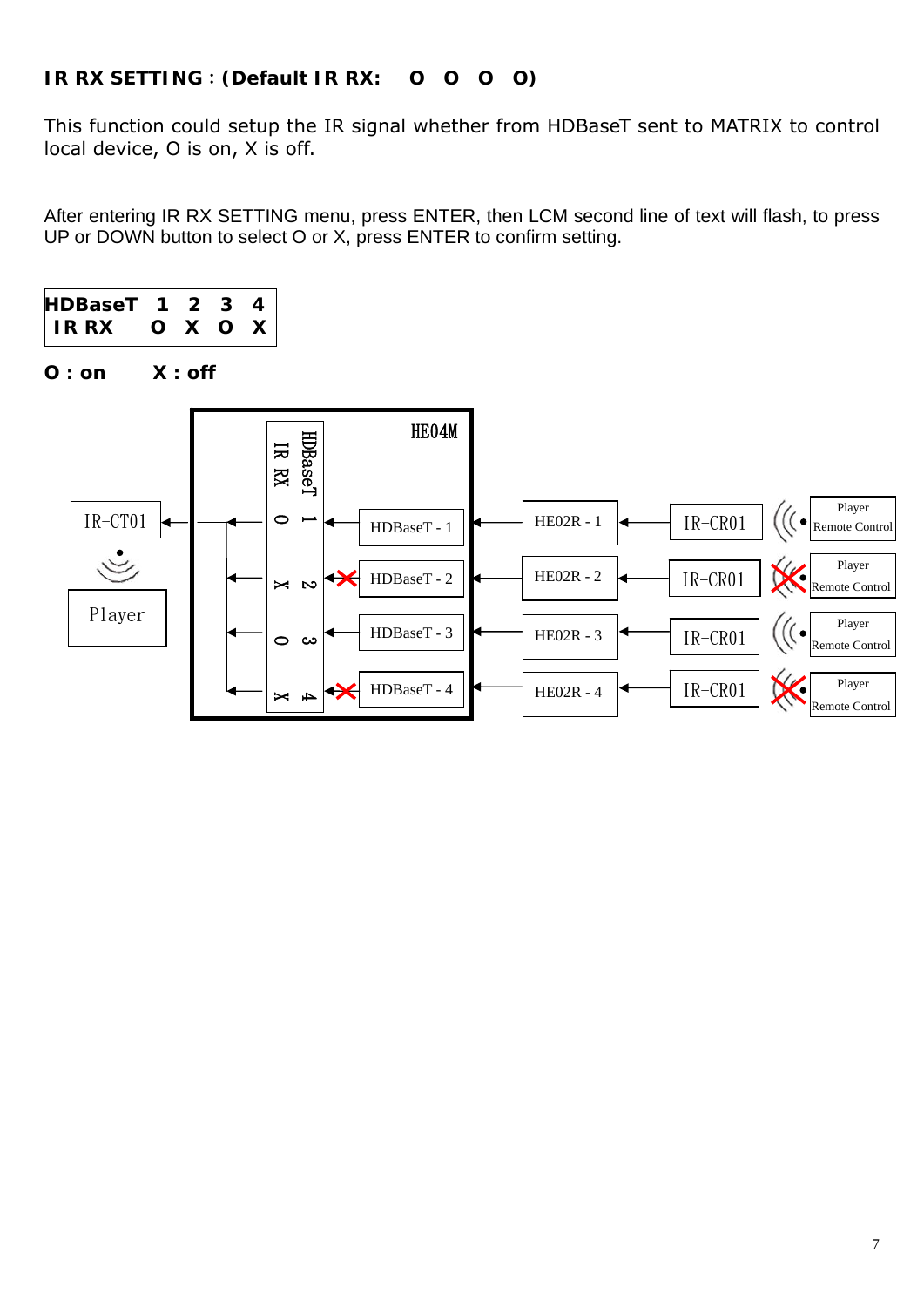#### **HDBaseT IR ID**:**(Default IR ID: 5 5 5 5)**

| $HDBaseT$ 1 2 3 |   |              |  |  |
|-----------------|---|--------------|--|--|
| IR ID           | 0 | $\mathbf{1}$ |  |  |

This function could be set to different ID to avoid HDBaseT remote control (IR01) conflicts with other devices remote control.

After entering HDBaseT IR ID menu, press ENTER, then LCM second line of text will flash, to press UP or DOWN button to select, press ENTER to confirm setting.

When finish HDBaseT IR ID setting, HDBaseT remote control ( IR01) must also set the same ID in order to operation in normal.

Remote IR ID setting mode: To press and hold the POWER button, then press the number button which can be set from 0 to 9, total 10 groups.

★ First time to use the remote control or replace new batteries of remote control need to re-set the remote control IR ID.

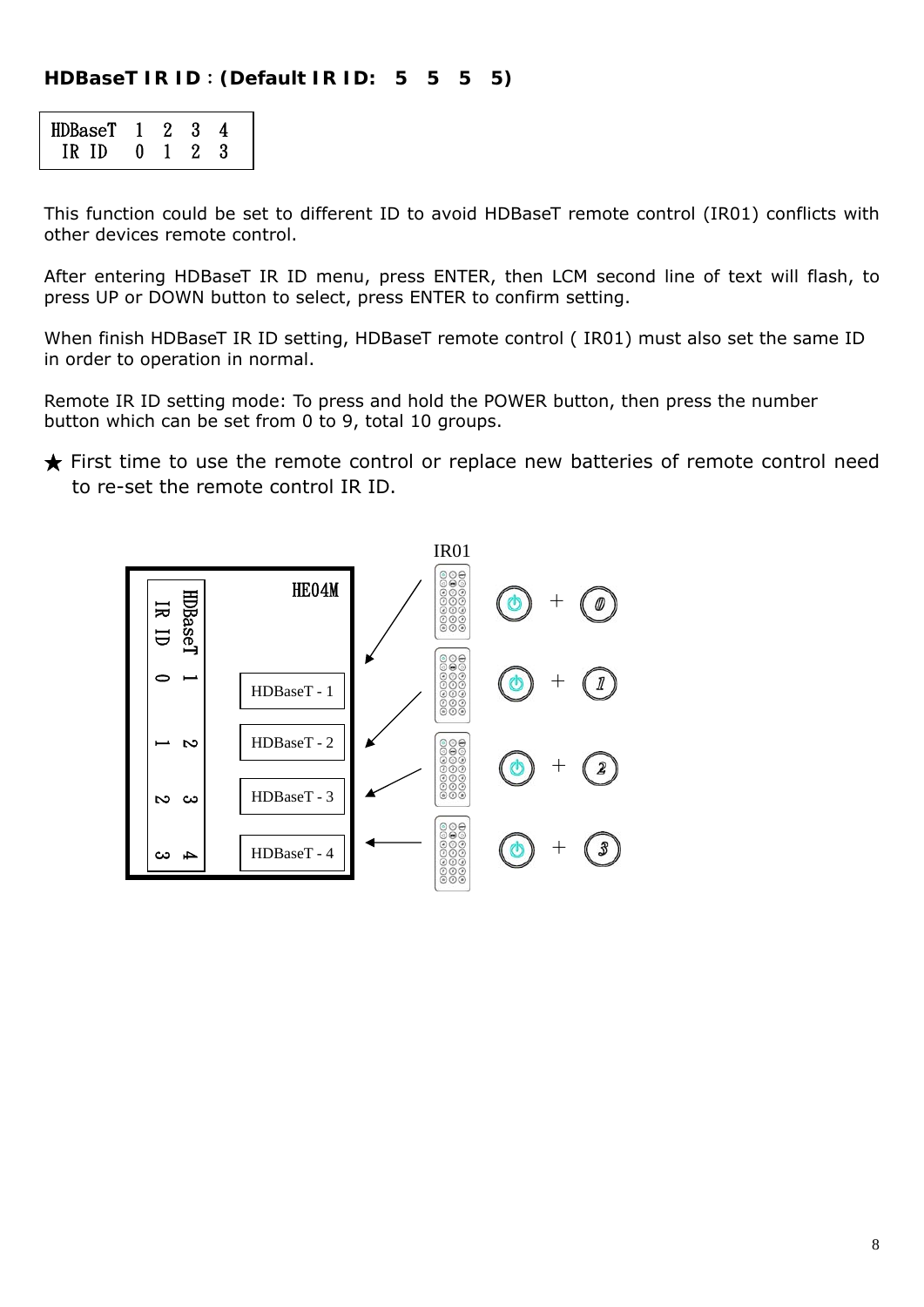### **MATRIX IR ID**:**(Default IR ID: 4)**



This function could be set to different ID to avoid Matrix remote control (IR01) conflicts with other devices remote control.

After entering MATRIX IR ID menu, press ENTER, then LCM second line of text will flash, to press UP or DOWN button to select, press ENTER to confirm setting.

When finish MATRIX IR ID setting, MATRIX remote control ( IR01) must also set the same ID in order to operation in normal.

Remote Control IR ID setting mode: To press and hold the POWER button, then press the Number buttons which can be set from 0 to 9, total 10 groups.

★ First time to use the remote control or replace new batteries of remote control need to re-set the remote control IR ID.

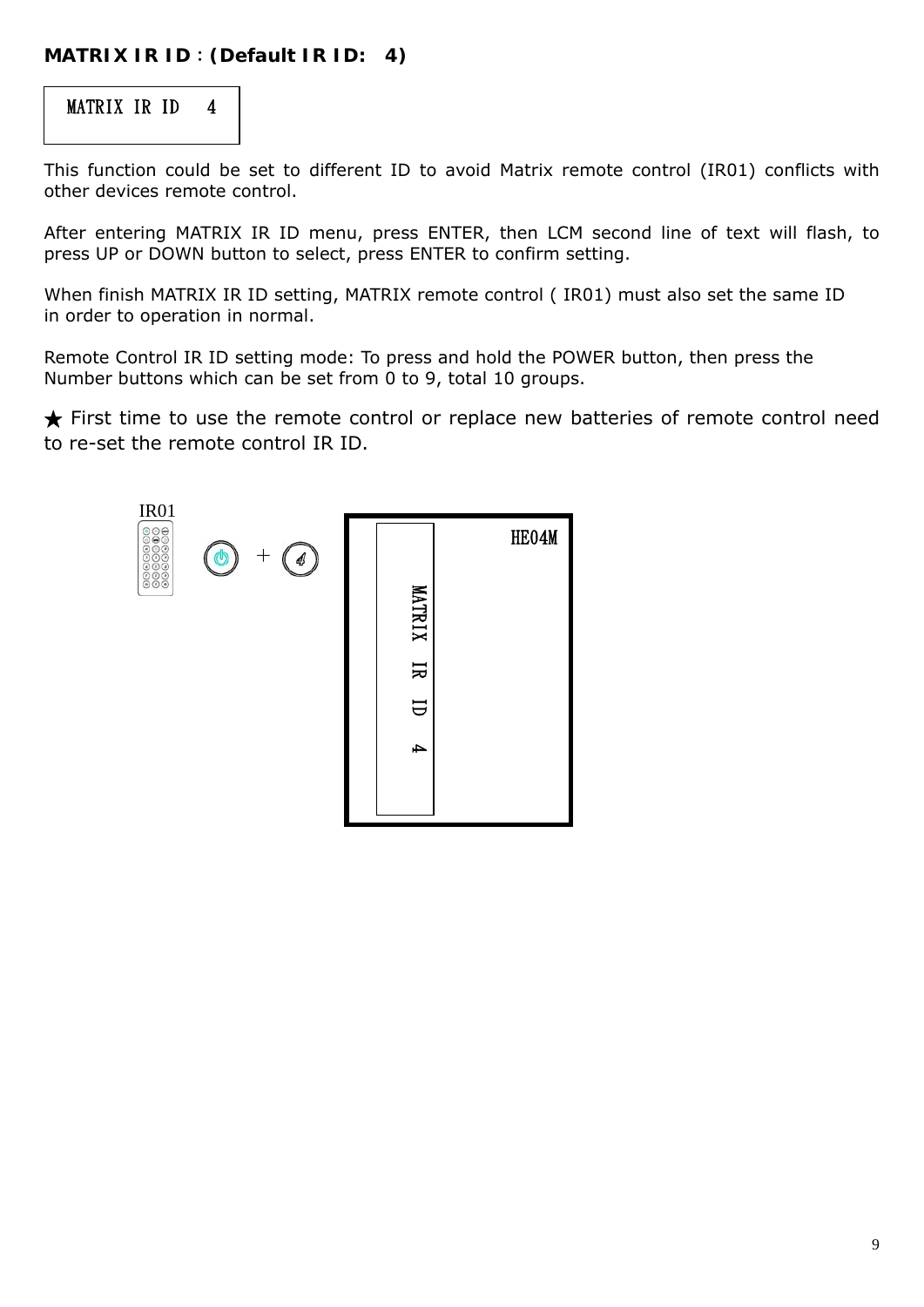#### **EDID : (Default: LPCM-2CH)**

Because the player output display resolution will be based on TV EDID , this Matrix provides two default EDID mode: " BUILD-IN MODE" and "COPY MODE".



#### **BUILD-IN MODE**:

This mode supports video resolution 480p, 720p, 1080i / p @ 24/50/60Hz, support LPCM two-channel audio and 5.1 channel . After enter BUILD-IN MODE menu, press UP or DOWN key to select LPCM-2CH or LPCM-5.1CH, press ENTER to confirm setting.



#### **COPY MODE**:

To fully support the TV resolution and audio mode, the matrix provided copy mode to copy TV EDID for input source reference. When use the copy mode, recommend to copy the lowest resolution TV EDID. Otherwise it may cause no picture display if the TV resolution not able to support the higher resolution.

After entering COPY MODE menu, press UP or DOWN button and then select From OUTPUT to INPUT. After setting, press ENTER to confirm.

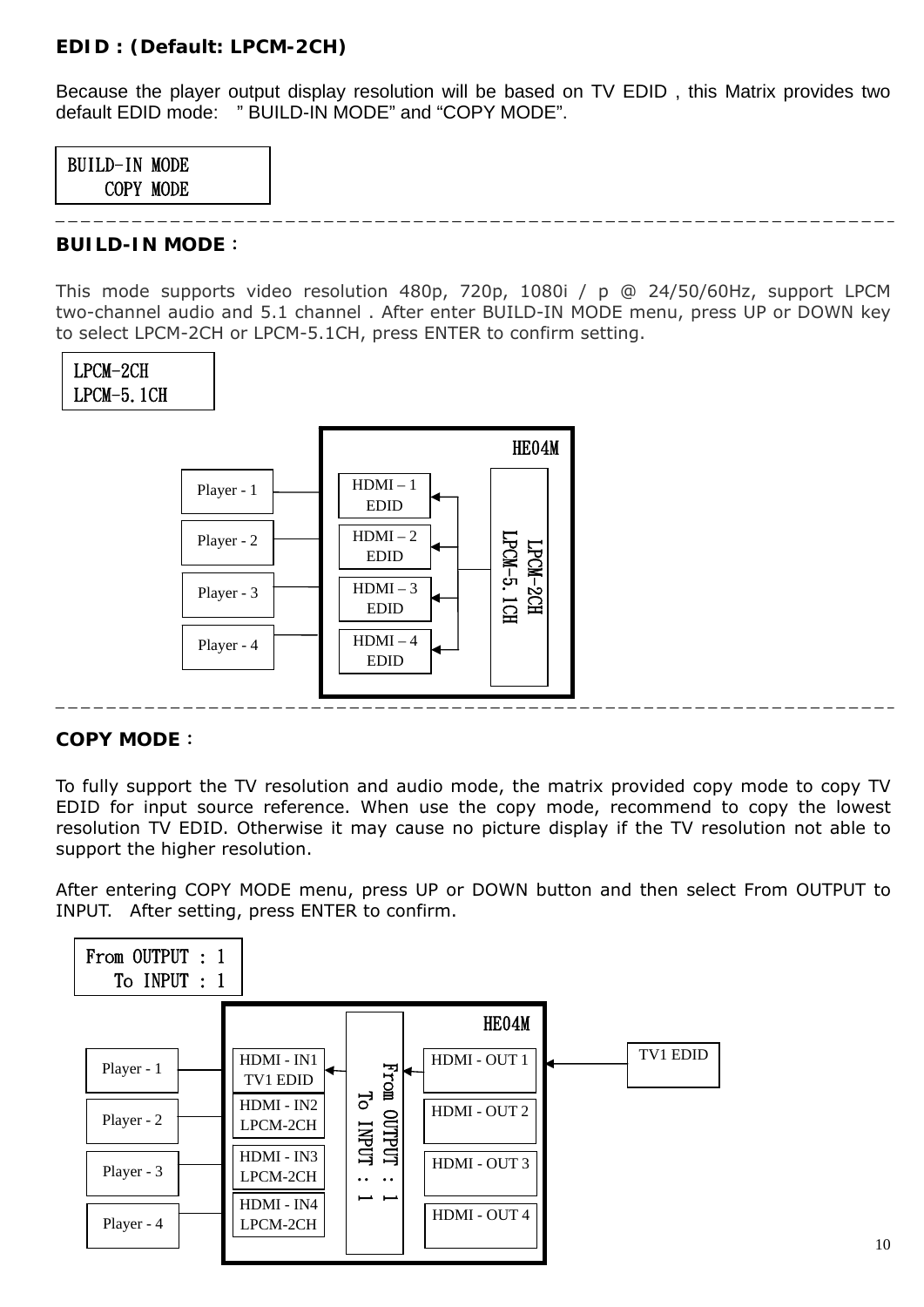## **FIRMWARE VER. :**

Display HE04M Matrix firmware version

#### **KEYLOCK :**

KEYLOCK function is to avoid any wrong button press. Under keylock mode press "POWER + MENU" to unlock

## **Remote Control Function ( IR01):**



Setup the remote control IR ID same as the this Matrix, first time to use the remote control or replace new batteries of remote control need to re-set the remote control IR ID.

- Local side(HE04M Matrix) IR ID default is 4
- Remote side(HDBaseT) IR ID default is 0
- $\bullet$  To avoid the remote control conflicts with other devices remote control, please use HDBaseT/MATRIX IR ID SETTING to set the IR ID.
- IR remove control ID setup : press and hold POWER button , then press Number keys

| Symbol           |              | <b>Local Side</b>           | <b>Remote Side</b> |
|------------------|--------------|-----------------------------|--------------------|
| O                | Power        | ON/Standby (same as Matrix) | off output         |
|                  | <b>LEFT</b>  | left(same as Matrix)        | no function        |
|                  | <b>RIGHT</b> | right (same as Matrix)      | no function        |
|                  | <b>UP</b>    | up(same as Matrix)          | no function        |
|                  | <b>DOWN</b>  | down(same as Matrix)        | no function        |
| $\mathbb{R}^{n}$ | <b>ENTER</b> | confirm (same as Matrix)    | no function        |
| <b>MIKN</b>      | <b>MENU</b>  | menu(same as Matrix)        | no function        |
|                  |              | Quick key1                  | select input 1     |
|                  |              | Quick key2                  | select input 2     |
|                  |              | Quick key3                  | select input3      |
|                  |              | Quick key4                  | select input4      |
|                  |              | no function                 | no function        |

### **Remote control button define :**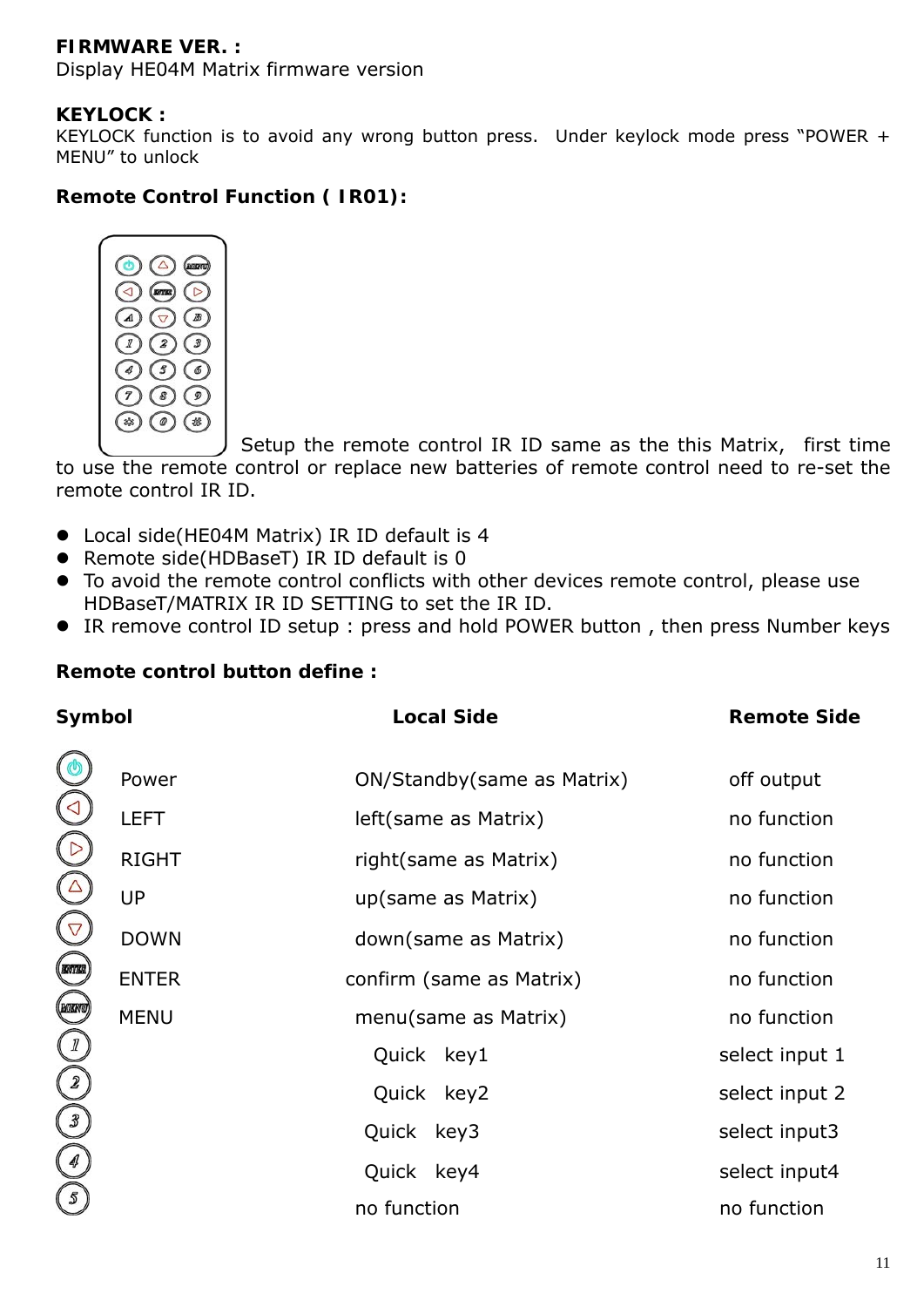| $\bigcirc$           | no function     | no function     |
|----------------------|-----------------|-----------------|
| $\widehat{(\imath)}$ | no function     | no function     |
| $\circledS$          | no function     | no function     |
| $\circlede$          | no function     | no function     |
| $\bigcirc$           | turn off output | turn off output |

Local side (HE04M Matrix) Remote control Quick key operation:

For example: the output port 1 connect to output port 4 , press the quick key 1 (OUTPUT 1) and then press the quick key 4 (INPUT 4).

Remote side (HDBaseT) remote control quick key operation: press 1 – 4 to select source input, press 0 to turn off the output.

**\*** Under using quick key operation, LCM screen will jump to the output / input setting page, it won't allow to use the front panel button to operate the HE04M Matrix.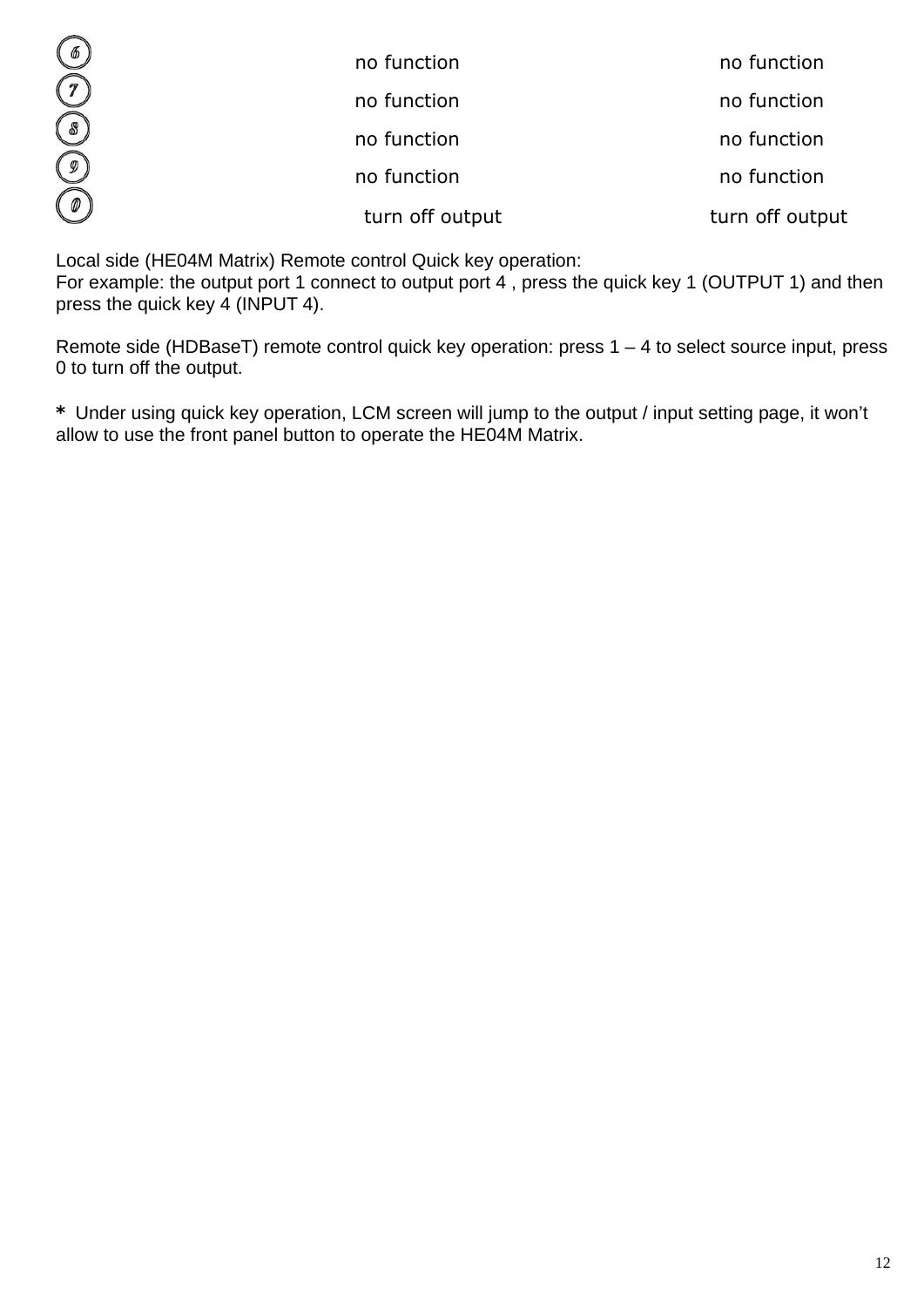## **Computer Local Control Function**:(**CONSOLE**)



This Matrix communication format is 9600,8, N, 1 (9600 bps, 8 data bits, no parity check, 1 stop bit)

#### **Operation Instruction format:**

Command + Space + parameters + Enter

| PWR [z]     | $TX[x] [y]$ output x port switch to input y port |                         |
|-------------|--------------------------------------------------|-------------------------|
| [SYMBOL]    | [PARAMETER]                                      |                         |
| X           | $1 \mid 2 \mid 3 \mid 4$                         | Output $1 - 4$          |
| У           | 01   02   03   04   00                           | Input $1 - 4$ , 00: Off |
| z           | 00   01                                          | 00: Standby, 01: On     |
| Foreman Leo |                                                  |                         |

**Example:** 

|  | TX1 04 Output 1 switch to input 4 |
|--|-----------------------------------|
|  | PWR 01 turn off                   |

\* The Matrix will reply OK message once correct input, wrong input will reply NG message.

## **RS-232 Extender function**:**(Default: FIX MODE)**



\*Cable connection please refer to the connection view page. \* Transmission baud rate up to 115200 bps.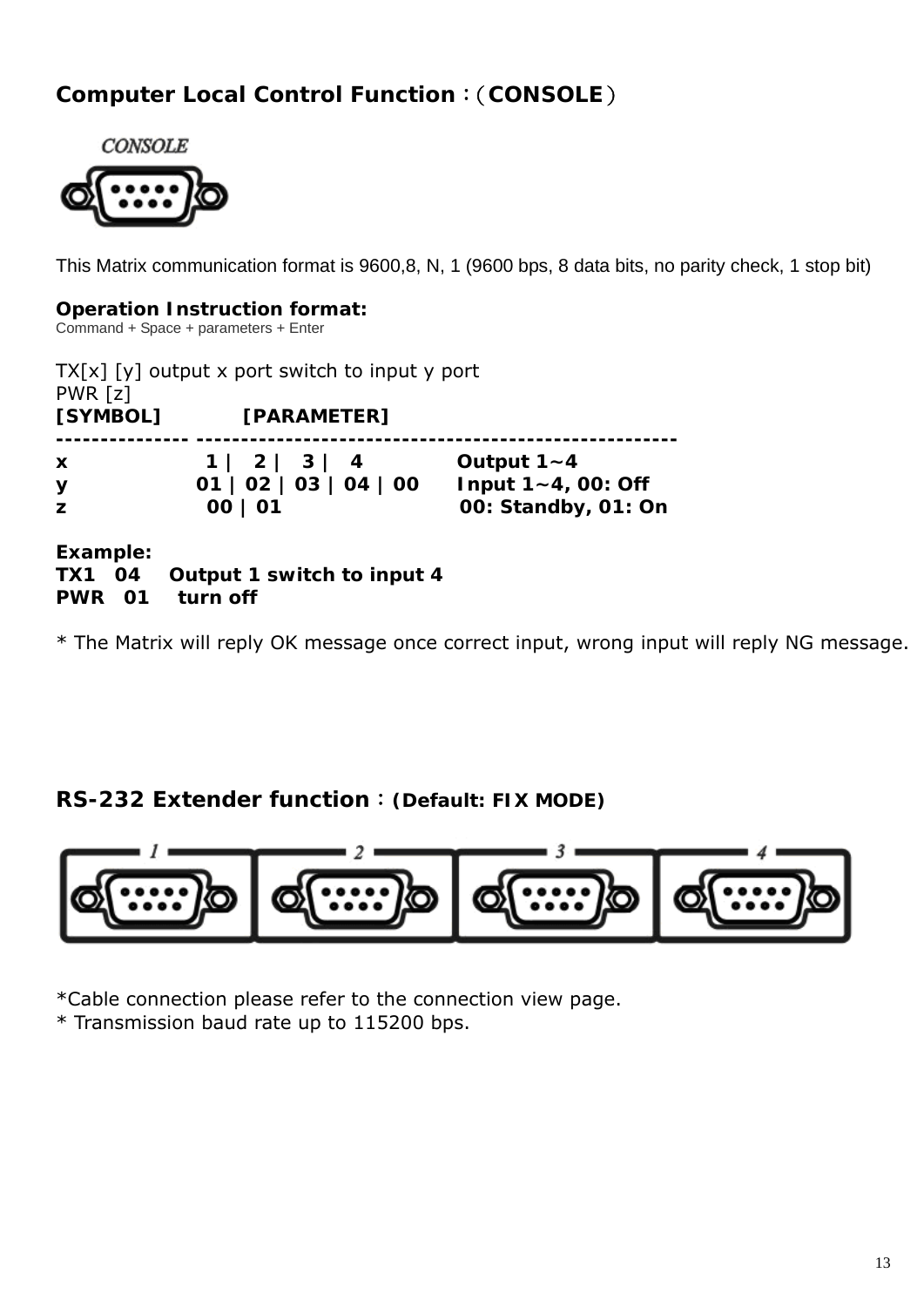### **Remote side IR Extender Function:**



#### **Tx Function:**

Receiving IR signal from 4 sets HDBaseT ports, send out the signal by Tx (connect with 3.5ψ IR Emitter) to control source devices.

#### **Rx Function :**

Receiving IR signal from Rx (connect 3.5ψ IR Receiver cable) to control remote monitors at 4 sets HDBaseT ports at the same time.

#### **HDBaseT IR Function:**

- 1. Use IR01 (remote control) to control the Matrix input port switching from receiver side. (Work with IR-CR01 IR receiver cable)
- 2 . Using remote control of source device or TV, to control source device or TV. (Work with IR-CT01 IR emitter cable, IR-CR01 IR receiver cable).

#### **HDBaseT linking cable:**

Recommend to use high quality Cat.5e、Cat.6、Cat.6a UTP / STP or FTP cable.

#### **HDBaseT transmission distance:**

Transmission distances up to 100 meters, using a lower resolution won't extend to longer distance.

If the CAT5e/6 cable connections go through wall socket from the wall outlet to HE02R receiver, the cable length must less 5 meters between HE02R receiver and wall socket. The wiring diagram as below:

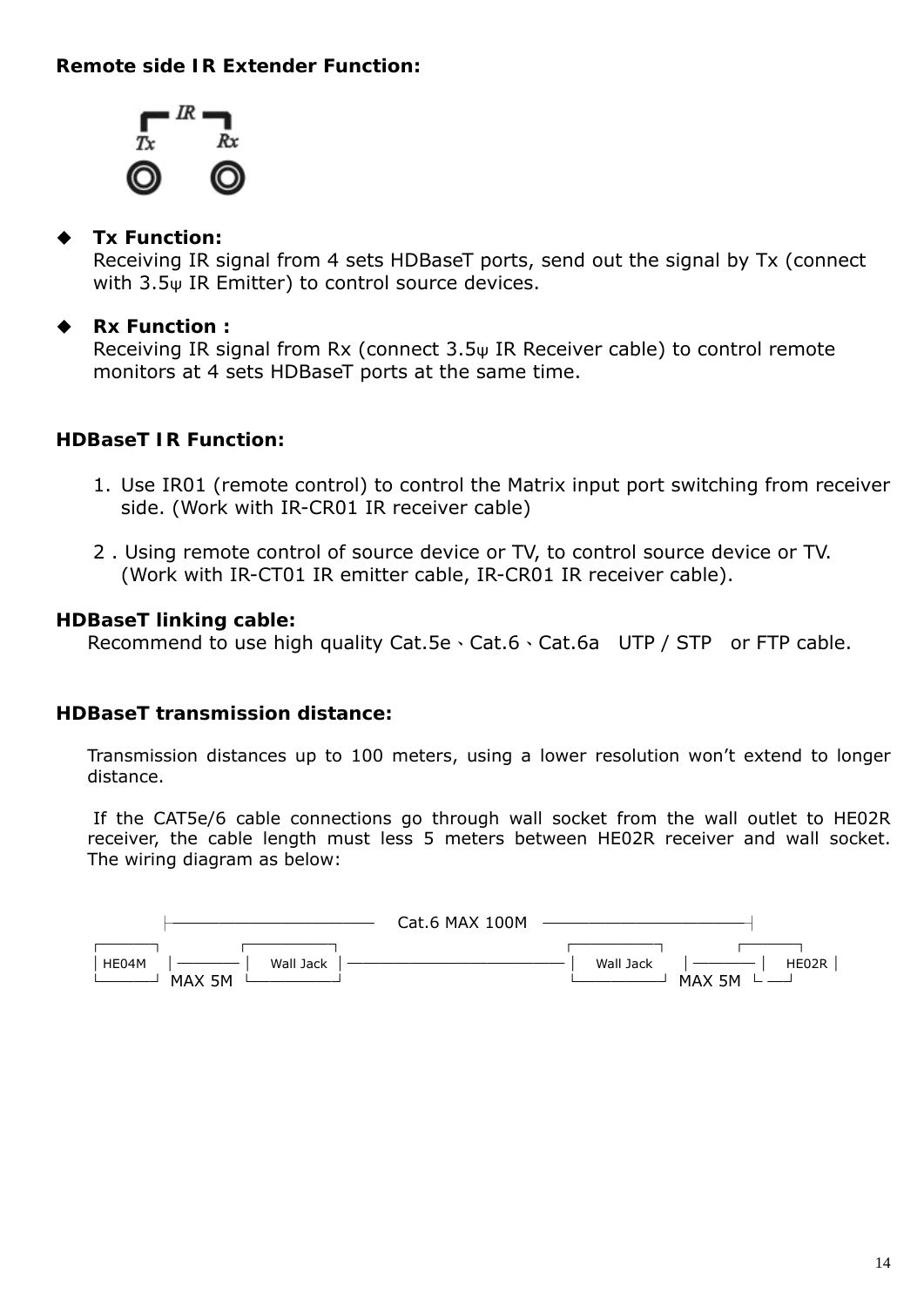#### **HDBaseT RJ45 Pin Define:**

Video Link ( TIA/EIA-568-B )

1. Orange-white DATA0 + 2. Orange DATA0 - 3. Green-white DATA1 + 4. Blue DATA2 + 5. Blue-white DATA2 - 6. Green DATA1 - 7. Brown-white DATA3 + 8. Brown DATA3 -

## **Caution:**

- 1. First time to use HE04M remote control or change new batteries, must set up IR ID.
- 2. The wiring must away from any equipment with electromagnetic wave, i.e.: microwave, mobile phone, radio equipment, high voltage, Fluorescent light fixtures, power lines, etc.
- 3. HDBaseT not regular network device, do not connect with any networking equipments to avoid damage.

#### **HE04M Standard Package Include:**

HE04M Matrix x 1 pcs IR01 IR Remote Control x 1 pcs Power Adapter x 1 pcs

#### **HE04MEK Package Include:**

HE04M Matrix x 1 pcs HE02R HDMI Receiver x 4 pcs IR01 IR Remote Control x 5 pcs Power Adapter x 5 pcs



### **HE04MEK Package Include:**

HE04M Matrix x 1 pcs HE02ER HDMI Receiver x 4 pcs IR01 IR Remote Control x 1 pcs Power Adapter x 5 pcs



**HE04MEIK Package Include:**  HE04M Matrix x 1 pcs HE02EIR HDMI Receiver x 4 pcs IR01 IR Remote Control x 5 pcs IR Emitter Cable x 4 pcs IR Receiver Cable x 4 pcs Power Adapter x 5 pcs